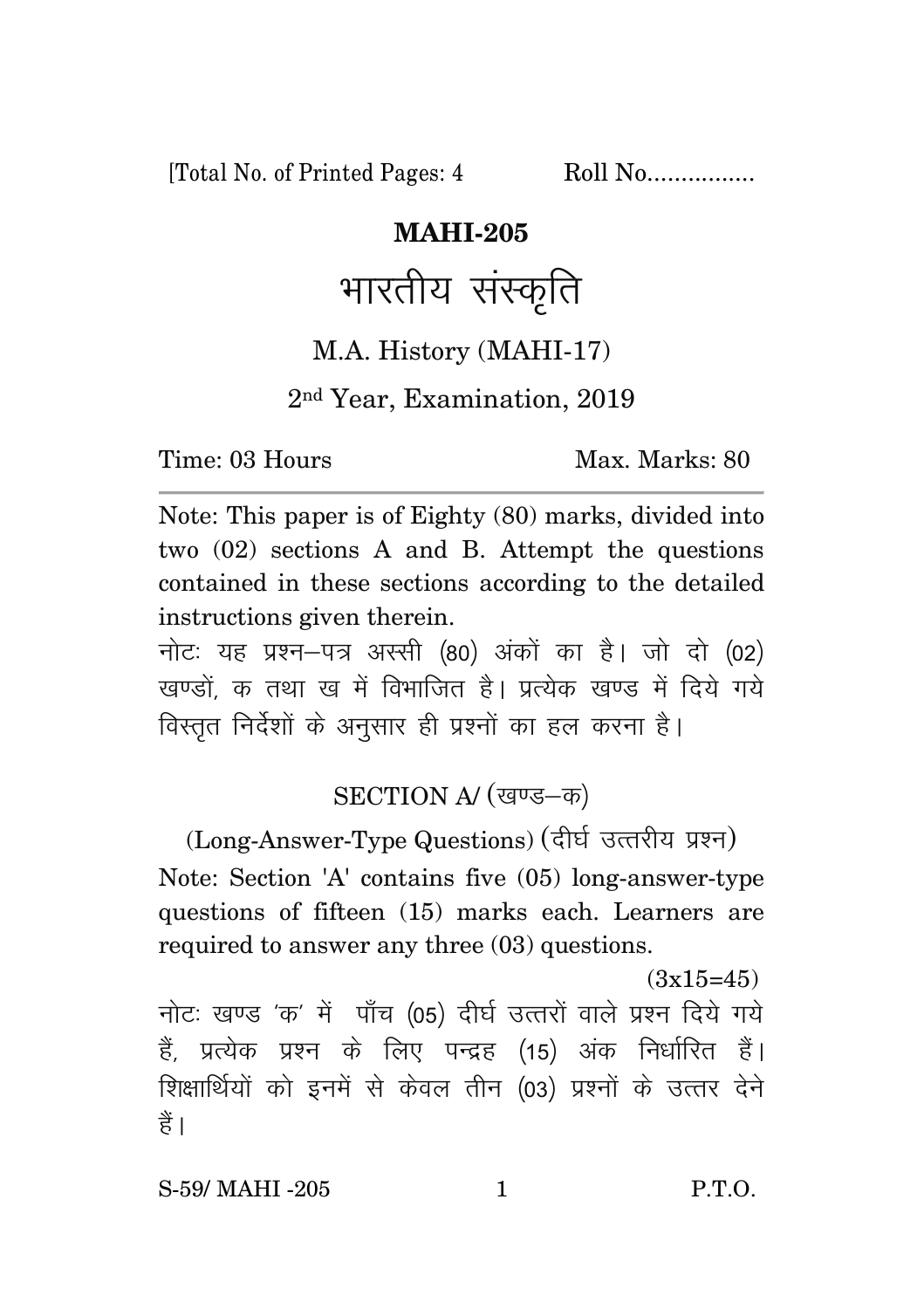- 1. Describe the social and economic condition of Maurya period. मौर्यकालीन सामाजिक व आर्थिक दशा का विवरण दीजिए।
- 2. Write a note on the progress of art and literature during Gupta period. गुप्तकाल में कला व साहित्य की प्रगति पर एक लेख  $\widehat{R}$ रिवर् $\overline{R}$ ।
- 3. How Indian and Islamic culture influenced each other? Explain. भारतीय तथा इस्लामी संस्कृति ने किस प्रकार एक दूसरे को प्रभावित किया? व्याख्या कीजिए।
- 4. What are the ways of looking at films as a medium of communication? Discuss. फिल्मों को संचार माध्यम के रूप में किस प्रकार देखा जा सकता है? चर्चा कीजिए
- 5. What do you understand by communalism? Is it a threat to the unity of Indian society? Evaluate. साम्प्रदायिकता से आप क्या समझते हैं? क्या यह भारतीय समाज की एकता के लिए एक खतरा है? विवेचना कीजिए।

#### S-59/ MAHI -205 2 P.T.O.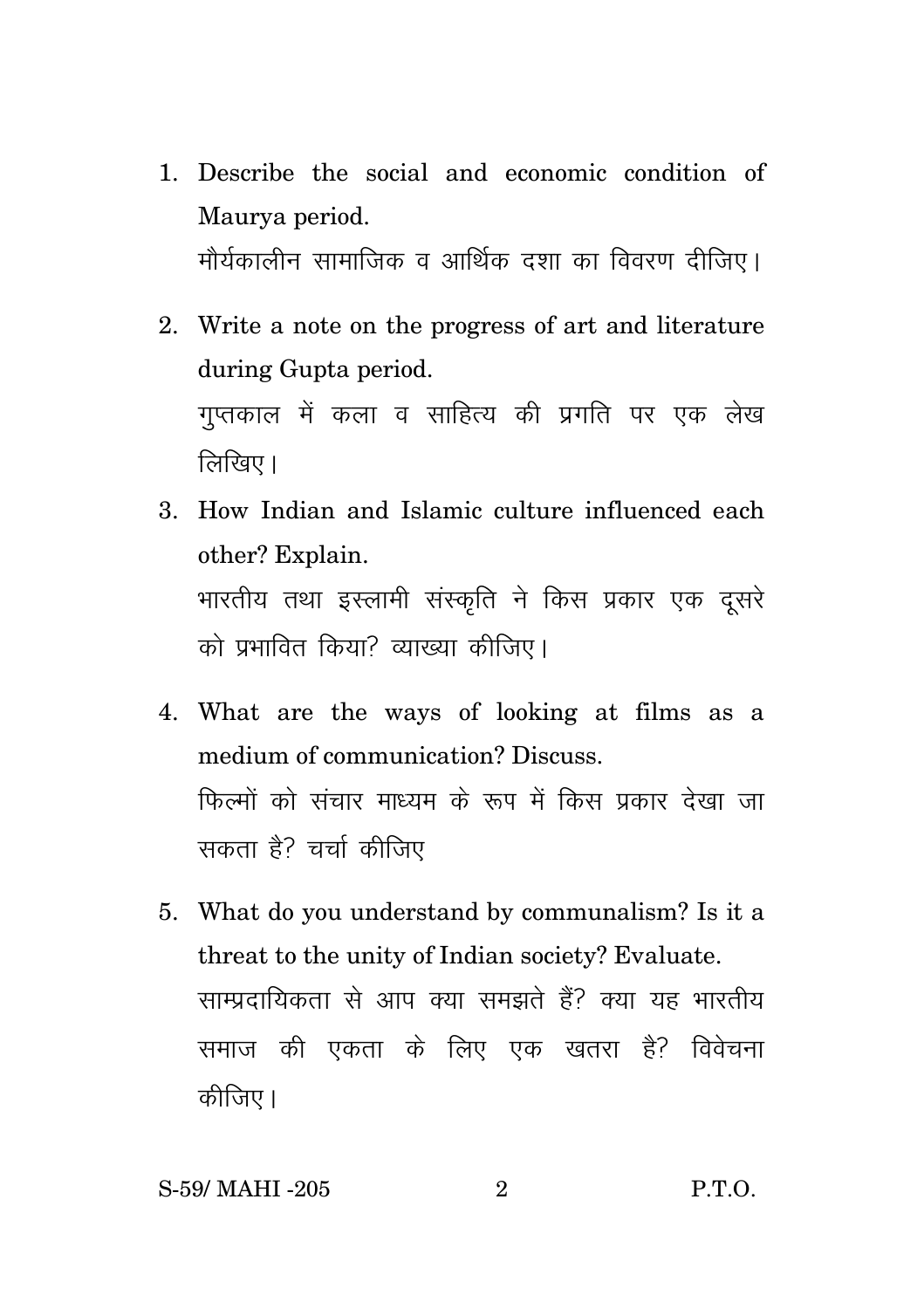## Section B / (खण्ड-ख) (Short Answer Type Questions) (लघु उत्तरों वाले प्रश्न)

Note: Section 'B' contains eight (08) short-answer type questions of seven (07) marks each. Learners are required to answer any five (05) questions only.  $(5 \times 7 = 35)$ 

नोटः खण्ड 'ख' में आठ (08) लघ उत्तरों वाले प्रश्न दिए गये हैं. प्रत्येक प्रश्न के लिए सात (07) अंक निर्धारित हैं। शिक्षार्थियों को इनमें से केवल पाँच (05) प्रश्नों के उत्तर देने हैं।

Briefly discuss the following:

निम्नलिखित पर संक्षेप में चर्चा कीजिए:

- 1. Town planning in Indus Valley civilization. सिंधु सभ्यता में नगर नियोजन।
- 2. Varna System. वर्ण व्यवस्था।
- 3. Mathura and Gandhar art forms in Kushana period.

कुषाण काल में मथुरा व गांधार कला।